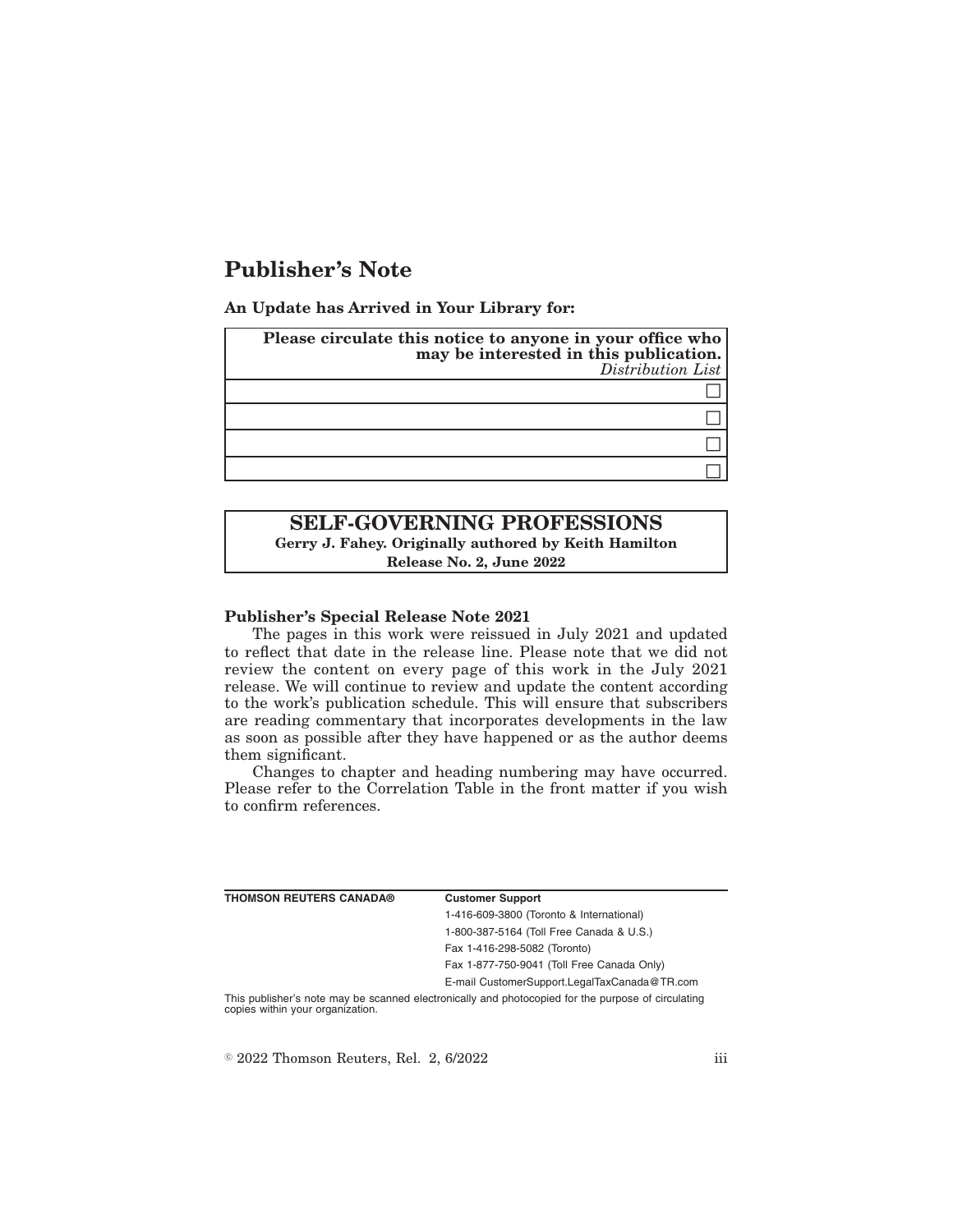#### **What's New in this Update:**

Reported and unreported decisions reviewed by the author up to March 15, 2022 have been included in this update. The following cases are of particular interest:

- E *Savic v. College of Physicians and Surgeons of Ontario* (Ont. S.C.J. (Div.  $C_t$ )) — Judicial review is a discretionary remedy, and the court has the discretion to refuse the relief, even where the application has merit. It is appropriate for the court to decline to hear an application for judicial review when an applicant has an adequate alternative remedy. The registrant chose not to pursue a statutory appeal and unjustifiably waited over two years to challenge the College's decision.
- Law Society of Alberta v. Beaver (Alta. C.A.) The Court imposed a jail sentence of 90 days to be served intermittently on weekends where a disbarred lawyer repeatedly breached a court order prohibiting him from practicing law.
- E *Alsaadi v. Alberta College of Pharmacy* (Alta. C.A.) A civil action for malicious prosecution may lie against a regulatory body.
- E *Park v. Royal College of Dental Surgeons of Ontario* (Ont S.C.J. (Div. Ct.)) — In reviewing a decision to revoke a licence, the Court sets out the general test for ungovernability.
- E *M.J.S. v. Health Professions Appeal and Review Board* (Ont. S.C.J. (Div. C.t.)) — Directing a registrant to attend and receive a caution in person is not a penalty but rather an educational and remedial measure intended to improve the physician's practice and to benefit the public by avoiding future concerns. The fact that remedial orders of this nature appear on the public register does not fundamentally alter their preventive, educational, and remedial nature.
- E *The College of Physicians and Surgeons of British Columbia v. The Health Professions Review Board* (B.C.C.A.) — In deciding whether the Review Board's view that the College's decision was unreasonable was, itself, patently unreasonable, the Court can properly take a shortcut. It need only analyze the reasonableness of the College's decision. A further inquiry into the question of whether the Review Board's decision on review was patently unreasonable will not add any substance to the inquiry.

### **ProView Developments**

Your ProView edition of this product now has a new, modified layout: